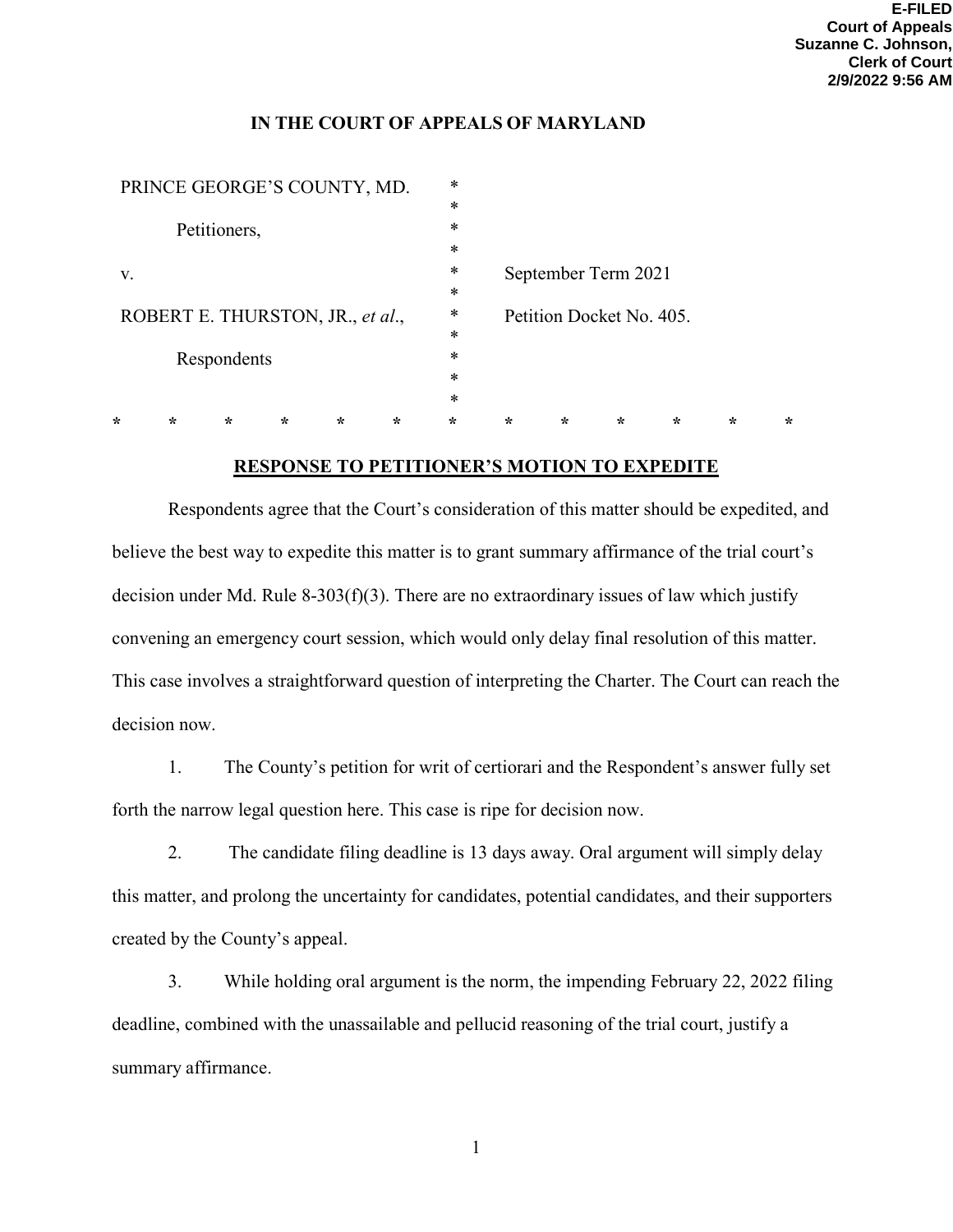4. This Court has previously dispensed with oral argument, and summarily affirmed trial court judgments in contexts that implicate a substantial public interest, including election cases. *See*, *e.g.*, *Canavan v. Md. State Bd. of Elections*, 430 Md. 533, 61 A.3d 828 (2013).

5. The County submits that "the People of Prince George's County deserve a day of argument in front of this Court because "securing the safety and soundness of our democratic processes and institutions shouldn't be summarily decided." Motion at 4.[1](#page-1-0)

6. While this is surely a matter of public importance, Respondents would point out that more than 150 citizens participated in opposition at the hearing in which the Council summarily adopted its own plan—and not a single citizen appeared in support of the Council's action. [2](#page-1-1)

7. Similarly, the trial court below held an open hearing on Zoom and not a single citizen in support of the Council plan appeared remotely at the hearing.

8. The filing deadline is February 22, 2022, and candidates obviously will wish to know which district they reside in earlier than that date. Oral argument will only delay issuance of a decision and will not further the ends of justice or fairness.

Respectfully submitted,

By: /s/ Timothy F. Maloney

Timothy F. Maloney (CPF 8606010245) Samuel P. Morse (CPF 2012180120) JOSEPH, GREENWALD & LAAKE, P.A. 6404 Ivy Lane, Suite 400 Greenbelt, Maryland 20770 P: 301-220-2200 E: [tmaloney@jgllaw.com](mailto:tmaloney@jgllaw.com) E: [smorse@jgllaw.com](mailto:smorse@jgllaw.com)

<span id="page-1-0"></span> $1$  In this case, of course, the Council summarily purported to adopt its own redistricting plan without following the legislative process associated with a "law."

<span id="page-1-1"></span><sup>2</sup> *See* Rachel Chason, *Prince George's County Council approves map slammed by more than 150 residents in public testimony*, THE WASHINGTON POST (Nov. 16, 2021)